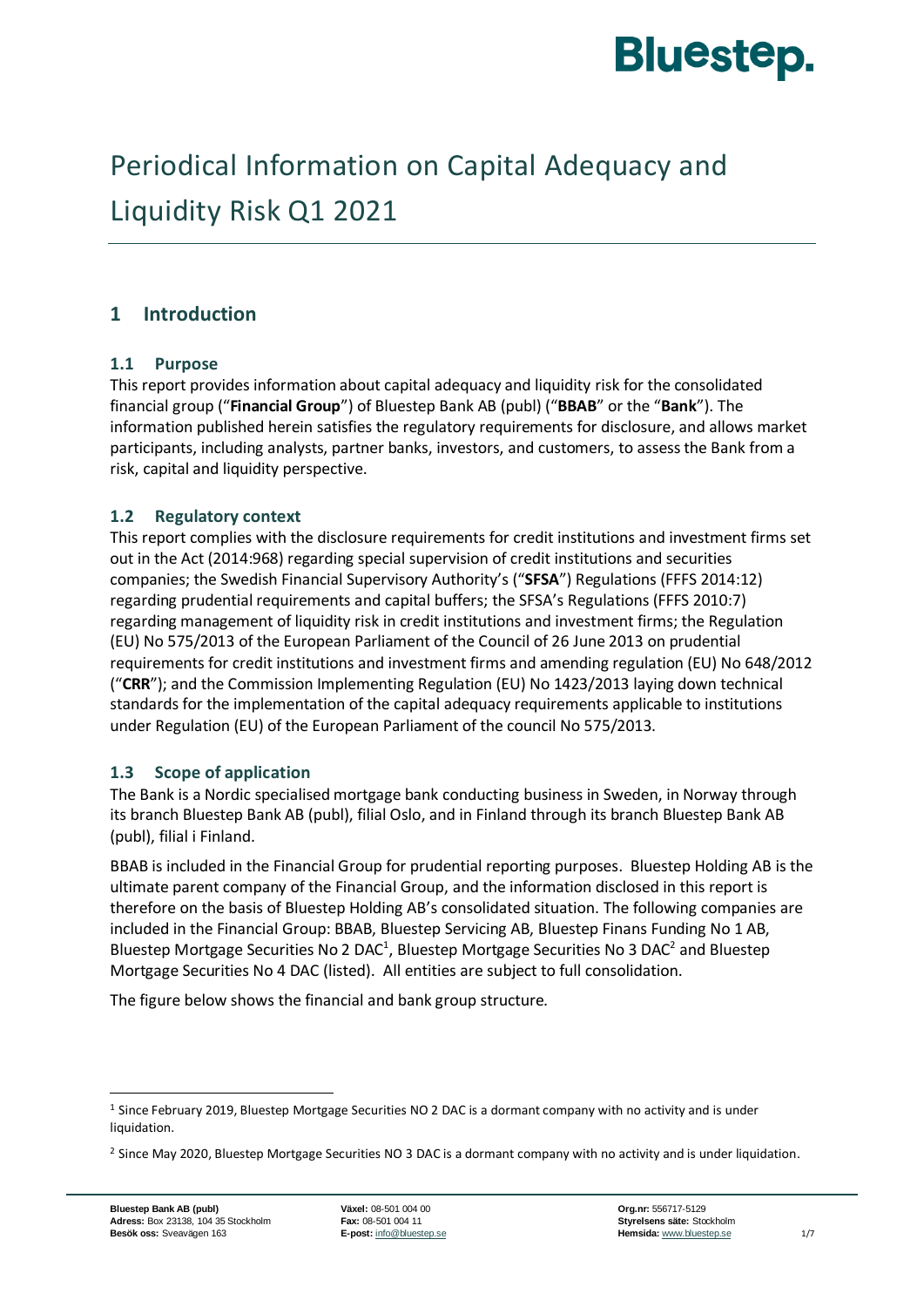# **Bluestep.**

#### Figure 1.1 Financial and Bank Group structure



#### **1.4 Date and frequency of disclosure**

Pillar III disclosures are provided on a quarterly basis. This report reflects the situation of the Financial Group as of  $31<sup>st</sup>$  March 2021.

This report is published on the Bank's website: [www.bluestepbank.com](http://www.bluestepbank.com/)

#### **1.5 Exclusion of non-material, proprietary and confidential information**

In accordance with Article 432 in the CRR, the Board may choose to omit certain information from publication of this report if the information is deemed immaterial, proprietary, or confidential. These conditions are specified in the regulation as:

- Information is regarded as material if its omission or misstatement could change or influence the assessment or decision of a user relying on that information for the purpose of making economic decisions.
- Information is regarded as proprietary if disclosing it to the public would undermine the Bank's competitive positions.
- Information is regarded as confidential if the Bank has obligations to customers or other counterparty relationships binding it to confidentiality.

If this would be the case, the Bank will state the fact that the specific items of information are not disclosed.

# **2 Capital adequacy position**

This section addresses the own funds and capital adequacy of the Financial Group, as well as information about the methodology, requirements and conclusions reported to the SFSA as part of the quarterly COREP reporting and the annual ICLAAP report.

#### **2.1 Own funds**

BBAB and the Financial Group shall at all times satisfy Common Equity Tier 1 capital ("**CET1**") ratio of at least 4.5%, Tier 1 capital ratio of at least 6%, total capital ratio of at least 8%, and the institutionspecific buffer requirements. The elements of the own funds shall be classified in accordance with the Supervisory Act, the SFSA's FFFS 2014:12, and the CRR.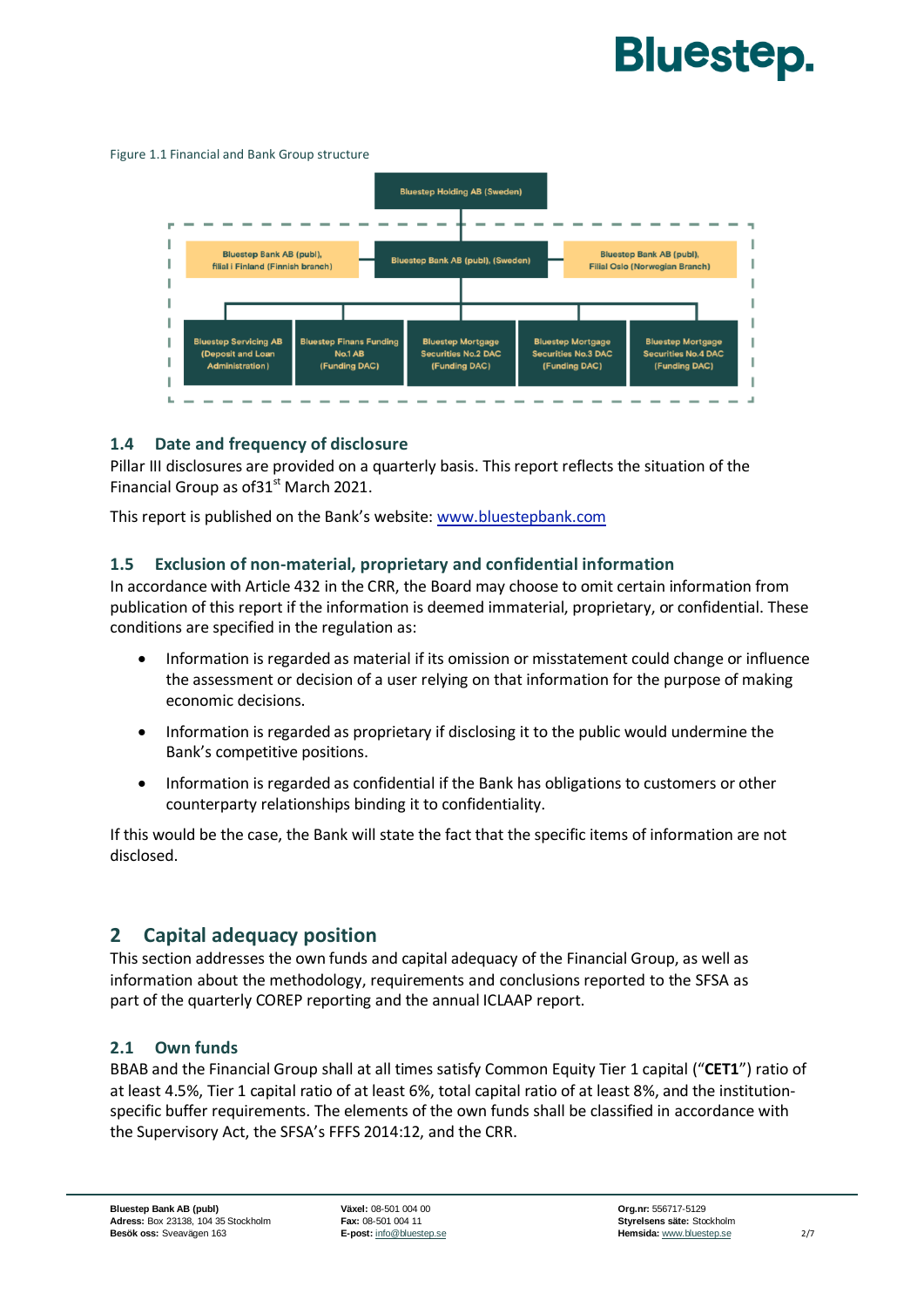

Own funds and its composition as of the  $31<sup>st</sup>$  of March 2021 and  $31<sup>st</sup>$  of December 2020 are shown in the table below.

Table 2.1 Own funds for the Financial Group

| Own Funds (M SEK)                                                                | 31-Mar-21 | 31-Dec-20 |
|----------------------------------------------------------------------------------|-----------|-----------|
| Common Equity Tier 1 (CET1) capital: instruments and reserves                    | 4,706     | 4,689     |
| Capital instruments and the related share premium accounts                       | 4.477     | 4.477     |
| of which: instrument type 1                                                      | 4.477     | 4,477     |
| Retained earnings                                                                | 229       | 350       |
| Accumulated other comprehensive income (and other reserves)                      | $\Omega$  | $-17$     |
| Independently reviewed interim profits net of any foreseeable charge or dividend |           | $-121$    |
| CET1 capital regulatory adjustments                                              | $-3,070$  | $-3,072$  |
| Additional value adjustments (negative amount)                                   | $-1$      | $-1$      |
| Intangible assets (net of related tax liability) (negative amount)               | $-3.069$  | $-3.071$  |
| <b>CET1</b> capital                                                              | 1,636     | 1,617     |
| Tier 1 capital $(T1 = CET1 + AT1)$                                               | 1,636     | 1,617     |
| Total capital $(TC = T1 + T2)$                                                   | 1,636     | 1,617     |
| Total risk weighted assets                                                       | 7,916     | 8,223     |
| Capital ratios and buffers                                                       |           |           |
| CET1 (as a % of total risk exposure amount)                                      | 20.7%     | 19.7%     |
| T1 (as a % of total risk exposure amount)                                        | 20.7%     | 19.7%     |
| TC (as a % of total risk exposure amount)                                        | 20.7%     | 19.7%     |
| Institution specific buffer requirement                                          | 2.9%      | 2.9%      |
| of which capital conservation buffer requirement                                 | 2.5%      | 2.5%      |
| of which countercyclical buffer requirement                                      | 0.4%      | 0.4%      |
| CET1 available to meet buffers (as a % of risk exposure amount)                  | 12.7%     | 11.7%     |

# **2.2 Capital requirements**

#### 2.2.1 Risk-based capital requirements

#### 2.2.1.1 General

The risk-based capital requirements are calculated in accordance with the Swedish Acts, the SFSAs Regulations, and the CRR. The risk-based capital requirements consist of the Pillar I minimum capital requirements, the Pillar II capital requirements, and the combined buffer requirements.

The table below gives an overview of methods used for calculating the risk-based capital requirements.

| <b>Risk-based capital requirements</b> | <b>Method</b>                            |
|----------------------------------------|------------------------------------------|
| Credit risk                            | <b>Standardised Approach</b>             |
| <b>CVA risk</b>                        | <b>Standardised Approach</b>             |
| Market risk                            | <b>Standardised Approach</b>             |
| <b>Operational risk</b>                | <b>Alternative Standardised Approach</b> |
| Concentration risk                     | SFSA Method                              |
| Interest Rate risk                     | SFSA Method                              |
| Credit risk                            | Internal Method                          |
| Market (FX) risk                       | Internal Method                          |
| Liquidity risk                         | Internal Method                          |
| Operational risk                       | Internal Method                          |
| <b>Business risk</b>                   | Internal Method                          |
| Strategic risk                         | Internal Method                          |
| <b>Counter-Cyclical Capital Buffer</b> |                                          |
| <b>Capital Conservation buffer</b>     |                                          |
| <b>Capital Planning Buffer</b>         |                                          |
|                                        |                                          |

Table 2.2 Methods for calculating capital requirements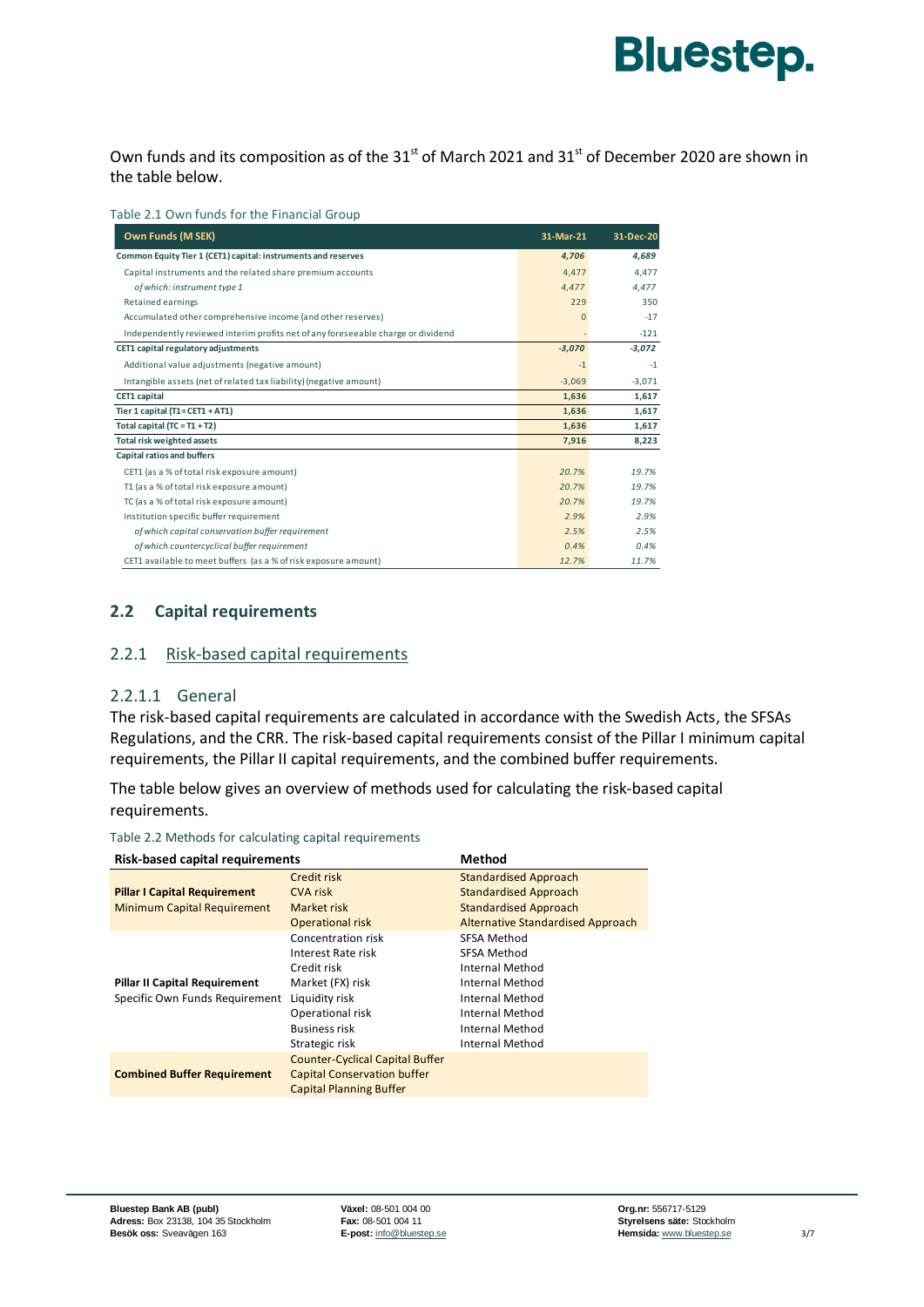

#### *Pillar I minimum capital requirements*

The minimum capital requirements for capital adequacy under Pillar I is that own funds shall constitute of at least 8% of the risk weighted assets ("**RWAs**"). The capital adequacy regulations specify a minimum own funds requirement based on RWAs for credit risk, credit valuation adjustment, market risk (foreign exchange risk) and operational risk.

#### *Pillar II capital requirements*

Under Pillar II, a process is established for assessing capital adequacy in relation to the risk profile and for determining whether additional capital is required to cover these risks. This is achieved through the Internal Capital and Liquidity Adequacy Assessment Process ("**ICLAAP**"). Within the ICLAAP, material risks are assessed in quantitative as well as qualitative terms to determine the Pillar II capital requirements. Pillar II requirements is additional to Pillar I requirements.

The SFSA reviews and evaluates the risk management and performs controls to ensure that sufficient capital is held for the significant risks that the Bank is exposed to in their review and evaluation process ("**SREP**").

#### *Combined buffer requirements*

Additional capital buffers shall be held to absorb losses in periods of financial stress, and shall be met with CET1 capital. If the buffer requirement is not fulfilled, restrictions apply on payment of dividends and bonuses.

As of the 31<sup>st</sup> of March of 2021, the Bank had relevant credit exposures in Sweden, Norway and Finland. The Countercyclical capital buffer ("**CCyCB**") factors applied in the jurisdictions were 0.0% in Sweden, 1.0% in Norway and 0.0% in Finland respectively of the risk exposures amounts.

# 2.2.1.2 Outcome

The risk-based capital requirement is calculated based on the RWAs. The table below shows the break-down of the RWAs for the Financial Group.

The Bank does not apply credit risk mitigation techniques.

| <b>Risk Weighted Assets (M SEK)</b>                                                                             | 31-Mar-21 | 31-Dec-20 |
|-----------------------------------------------------------------------------------------------------------------|-----------|-----------|
| <b>TOTAL RISK WEIGHTED ASSETS</b>                                                                               | 7,916     | 8,223     |
| RISK WEIGHTED EXPOSURE AMOUNTS FOR CREDIT, COUNTERPARTY CREDIT AND DILUTION<br><b>RISKS AND FREE DELIVERIES</b> | 6,658     | 7,087     |
| Institutions                                                                                                    | 323       | 444       |
| Corporates                                                                                                      | $\Omega$  |           |
| Retail                                                                                                          | 27        | 558       |
| Secured by mortgages on immovable property                                                                      | 5,858     | 5,638     |
| Exposures in default                                                                                            | 318       | 324       |
| Covered bonds                                                                                                   | 30        | 29        |
| Claims on institutions and corporates with a short-term credit assessment                                       | $\Omega$  |           |
| Equity                                                                                                          | 11        | 11        |
| Other items                                                                                                     | 91        | 84        |
| TOTAL RISK EXPOSURE AMOUNT FOR POSITION, FOREIGN EXCHANGE AND COMMODITIES RISKS                                 | 375       | 310       |
| Foreign Exchange                                                                                                | 375       | 310       |
| <b>TOTAL RISK EXPOSURE AMOUNT FOR OPERATIONAL RISK</b>                                                          | 831       | 775       |
| TOTAL RISK EXPOSURE AMOUNT FOR CREDIT VALUATION ADJUSTMENT                                                      | 52        | 52        |
|                                                                                                                 |           |           |

Table 2.3 Risk weighted exposure amounts for the Financial Group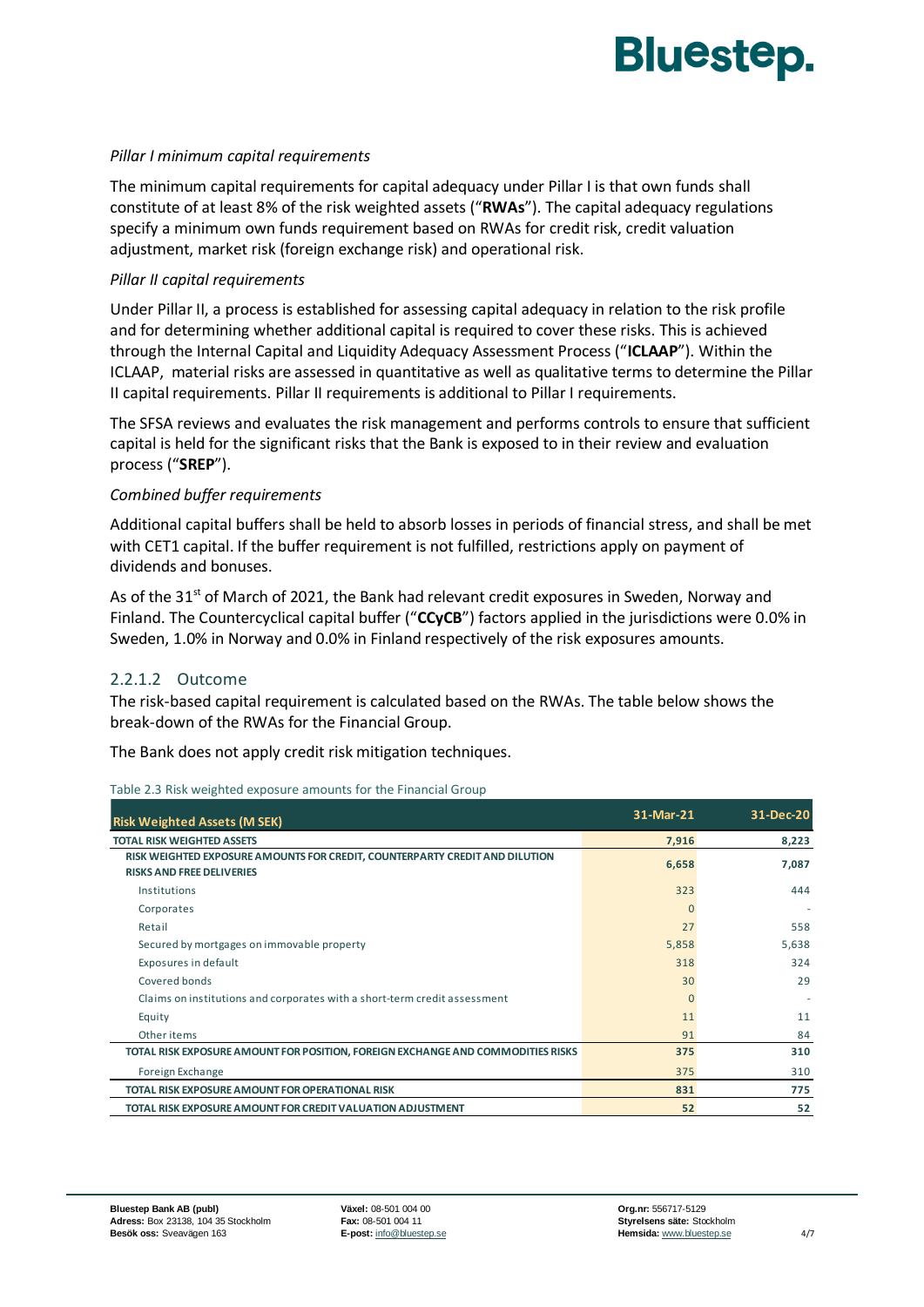

The total capital requirements for the Financial Group are shown in the table below.

Table 2.4 Total capital requirements for the Financial Group

| Total capital requirements (M SEK)                        | 31-Mar-21 | 31-Dec-20      |
|-----------------------------------------------------------|-----------|----------------|
| Pillar I capital requirement                              | 633       | 658            |
| Pillar II capital requirement                             | 78        | 80             |
| of which concentration risk                               | 68        | 73             |
| of which interest rate risk arising from non-trading book | 10        | $\overline{7}$ |
| <b>Combined capital buffer</b>                            | 231       | 237            |
| of which capital concervation buffer                      | 198       | 206            |
| of which countercyclical capital buffer                   | 33        | 31             |
| Sum capital requirements                                  | 942       | 975            |

| Totalt capital requirements (% RWA) | 31-Mar-21 | 31-Dec-20 |
|-------------------------------------|-----------|-----------|
| Pillar I capital requirement        | 8.0%      | 8.0%      |
| Pillar II capital requirement       | 1.0%      | 1.0%      |
| <b>Combined capital buffer</b>      | 2.9%      | 2.9%      |
| Sum capital requirements            | 11.9%     | 11.9%     |

#### 2.2.2 Leverage ratio

The leverage ratio is a non-risk-based measure to limit build-up of leverage on the balance sheet. The leverage ratio is calculated as the ratio between Tier 1 capital and the leverage ratio exposure amount, comprising of on- and off-balance sheet exposures.

The table below shows the leverage ratio for the Financial Group, and indicates a healthy leverage ratio level.

Table 2.5 Leverage ratio for the Financial Group

| Leverage ratio calculation (M SEK) | 31-Mar-21 | 31-Dec-20 |
|------------------------------------|-----------|-----------|
| Total Leverage Ratio exposure      | 19,637    | 20,375    |
| Tier 1 Capital                     | 1.636     | 1,617     |
| Leverage Ratio                     | 8.3%      | 7.9%      |
| Leverage Ratio Requirement (SEK)   | 589       | 611       |
| Leverage Ratio Requirement (%)     | 3.0%      | 3.0%      |

# **3 Liquidity Position**

This section addresses the liquidity situation of the Financial Group.

# **3.1 Liquidity risk management**

The liquidity risk management is based on having sufficient available liquidity and a strong funding base, and the liquidity strategy supports this by having sufficient liquidity reserve ("**LR**") at all times.

The liquidity risk management strategy specifies how liquidity risks should be managed to not exceed the set risk appetite, risk tolerance and risk limits. The fundamental objective of the liquidity strategy is to ensure that surplus funds should be invested securely in highly liquid instruments. Liquidity is invested in assets compliant under the Liquidity Coverage Ratio ("**LCR**") definitions at the time of acquisition.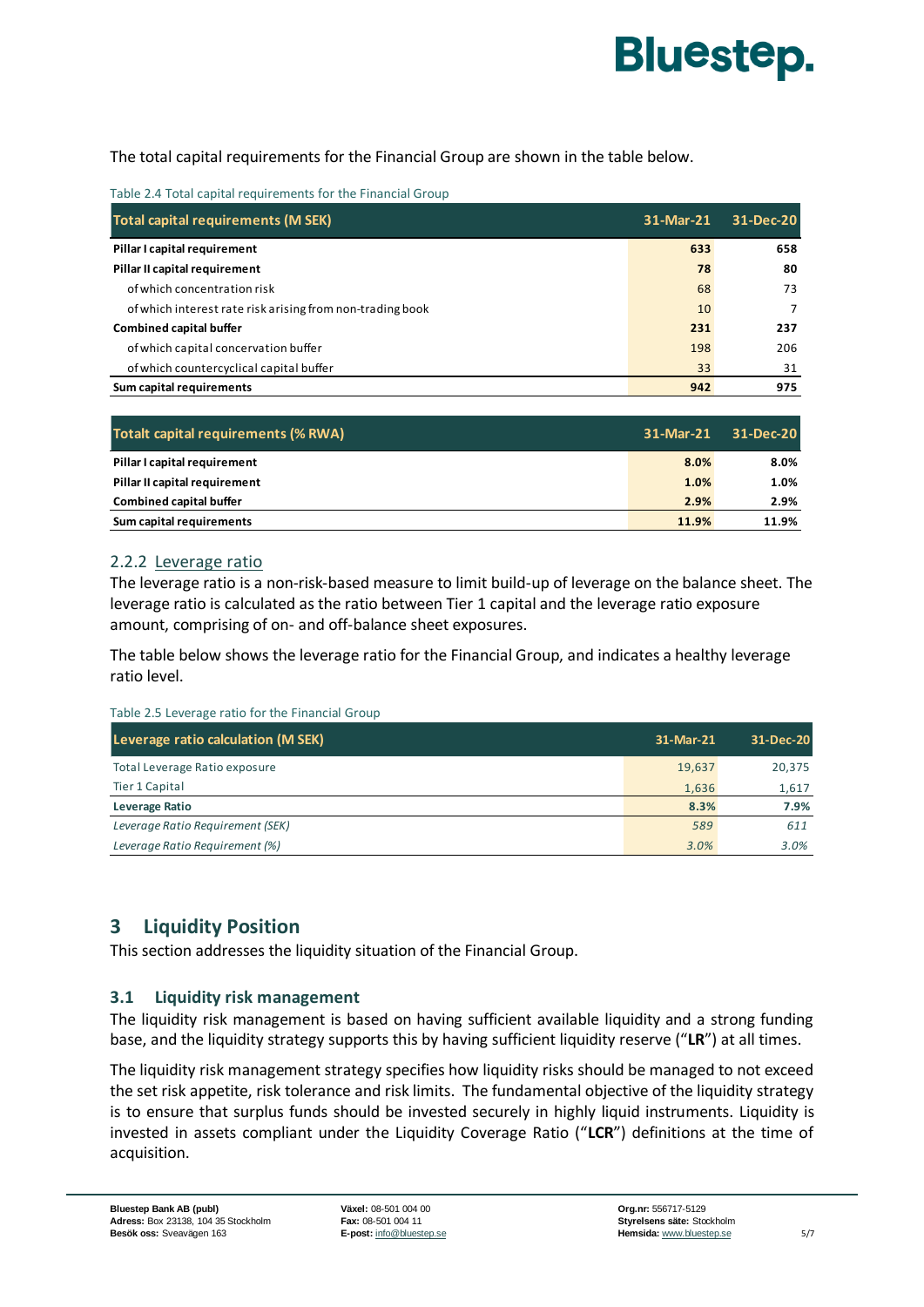

The Head of Treasury is responsible for the day-to-day management of liquidity risk, and identifies, assesses, manages, monitors, controls, and reports liquidity risks for all relevant counterparties, investments and/or funding sources.

Despite the fact that the Bank operates in several countries, the liquidity decisions are cost-based, and the costs are calculated for liquidity and taken into account in the internal pricing and performance measures. The costs for liquidity reflect the current cost of refinancing and the cost incurred to maintain a liquidity reserve.

Assets and liabilities (for on- and off-balance sheet items) are placed into different time-horizons, from one day up to over 18 months. When calculating the efficiency of the liquidity reserve, all net cash outflows are calculated and the cumulative calculated net cash flow value over time determine the maximum time horizon the liquidity buffer could cover such outflows (i.e. survival horizon).

Identified liquidity risks are continuously monitored to ensure that the management and controls of risks are effective, and that the risks and risk profile are within set risk appetite, risk tolerance and risk limits. The monitoring is mainly performed by daily monitoring of key risk indicators (e.g. LR ratios in relation to retail deposits or total liabilities, deposit in- and outflows etc.) in the Treasury function's internal models and planning tools and the treasury system. If any of the liquidity ratios falls to a stressed level, the Contingency Funding Team will be notified, the underlying reason for the stressed level identified and appropriate responses implemented as needed.

Control of liquidity risk ensures a sound liquidity risk management. The Treasury function performs own risk controls, and the Risk Management function performs independent controls of liquidity risk including the liquidity risk level and validation of models for liquidity risk.

Sensitivity analysis, stress tests and scenario analysis are performed to manage liquidity under abnormal conditions. Under the stress tests, it is assumed no access to unsecured market financing, and that the general public will make substantial deposit withdrawals. If existing credit facilities are utilised as a part of the funding, undrawn portions of them shall be excluded from the final liquidity calculation. The stress tests are based on the current risk profile, varying degrees of stress and duration and take into consideration both firm-specific and market-related stresses, scenarios should be tested both individually and in combination, and take into consideration intraday liquidity and the need for liquidity for time-critical payments.

# **3.2 Liquidity planning**

The liquidity contingency planning enables rapid responses to mitigate the risks related to the size of liquidity reserve, and addresses the range from low-impact to high-impact events as well as outlining the response to unforeseen liquidity shortfalls. The aim is to enable to take advantage of the most economical funding sources as appropriate to manage the interest rate risk, FX risk and funding costs.

Available funding sources that could be used are, for example, share capital/shareholders contributions, Tier 1 and Tier 2 instruments, retail deposits, issuing covered bonds or senior preferred bonds, contracted credit facilities in secured or unsecured form, placing senior notes (e.g. RMBS) to investors, excess liquidity reserve, and selling alternative assets that the Bank owns.